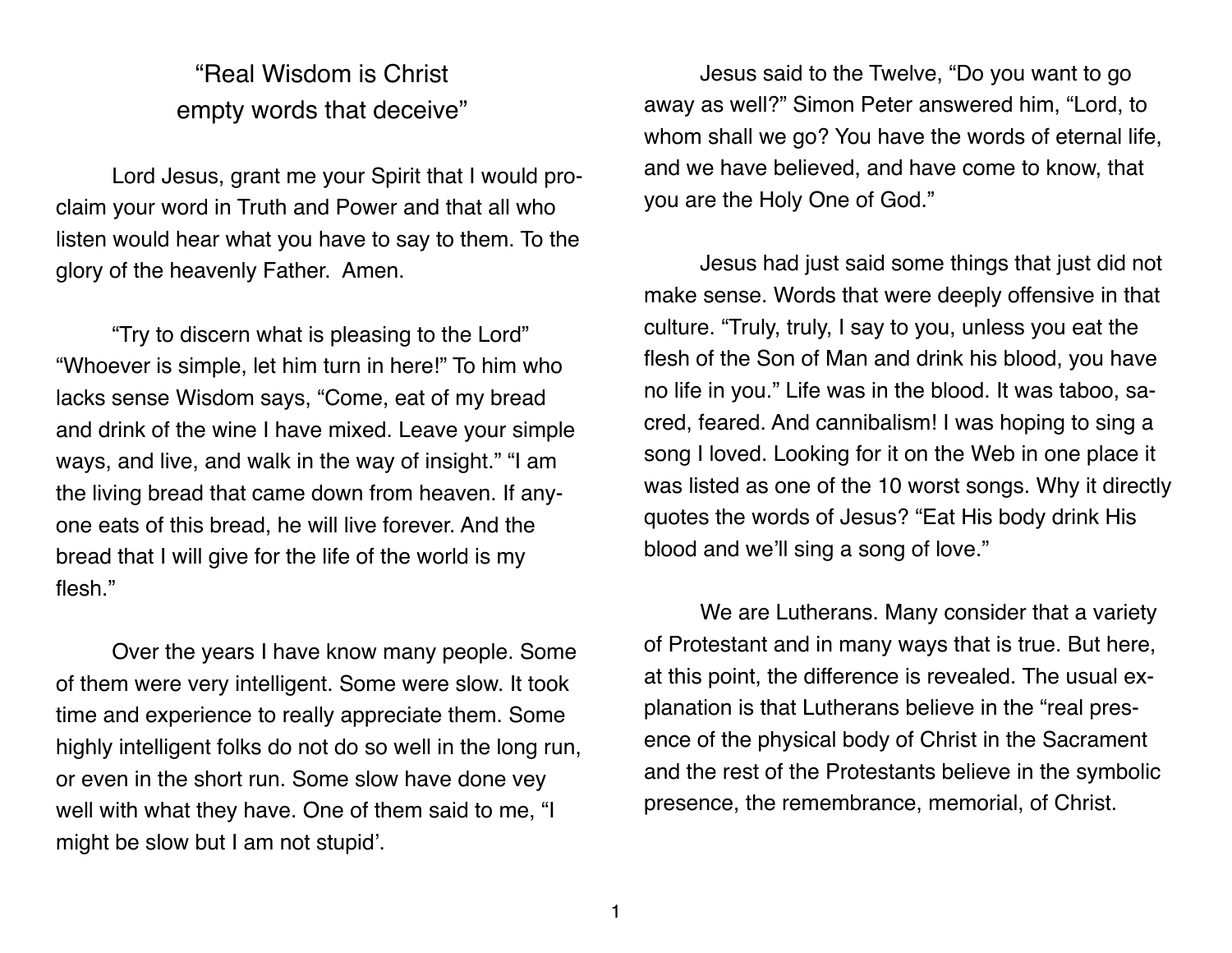True as far as that goes. Luther and Zwingli, the rest of the Protestants broke at this point. The reason they parted is usually explained as a difference in interpreting the words of Scripture. Luther holding to the word as it is and Zwingli hold to a symbolic meaning.

There is a deeper issue, one that affects all our lives here and now. The issue is, What do you think? What do you believe? How do you determine truth? What is correct?

The history of the protestants has been one of individuals, groups, disagreeing, arguing, splitting over and over again. Every kind of heresy, goofball position, has surfaced and spun into new arguments. Lutherans and Roman Catholics have been touched by some of that, but for most of the years have been much more stable. Why? What is the difference?

Zwingli, Calvin, Arminius and all the protestants since find the center, the determining power of their faith in logic. What they hold as true makes sense to their human minds. Sounds logical!

It just doesn't work. Being logical creates great problems. Listen to people talk religion and politics.

They are all claiming to be logical when they are on the absolute opposite sides. You are wrong. I am right. I am just being logical. Do you realize why scientists do experiments.? They started out just being logical how things should be, didn't work. Reality is not logical the way we think it should be.

Beside the fact that saying what is logical in English is sort of possible in a close language like German. It is far harder often impossible to say the same thing in Hebrew or Japanese. Logic does not translate well. The reality God created is not like what we think is logical. The wildest example of this was in the movie "Alien". At the beginning the leading lady says good bye to her little daughter. At the end they meet again. The star has not aged. Her daughter is now a very old lady. The rest of the movie is science fiction. The little girl lived a long life while her mother lived a few months. That part is absolute fact. The theory of relativity is absolute fact of relativity, time itself is relative.

Relativity is simple and easy compared to Quantum Mechanics. Feynman, who developed the formulas for quantum mechanics said. "I can safely say that nobody understands quantum mechanics." Pure logic has limitations. There are things it can not describe.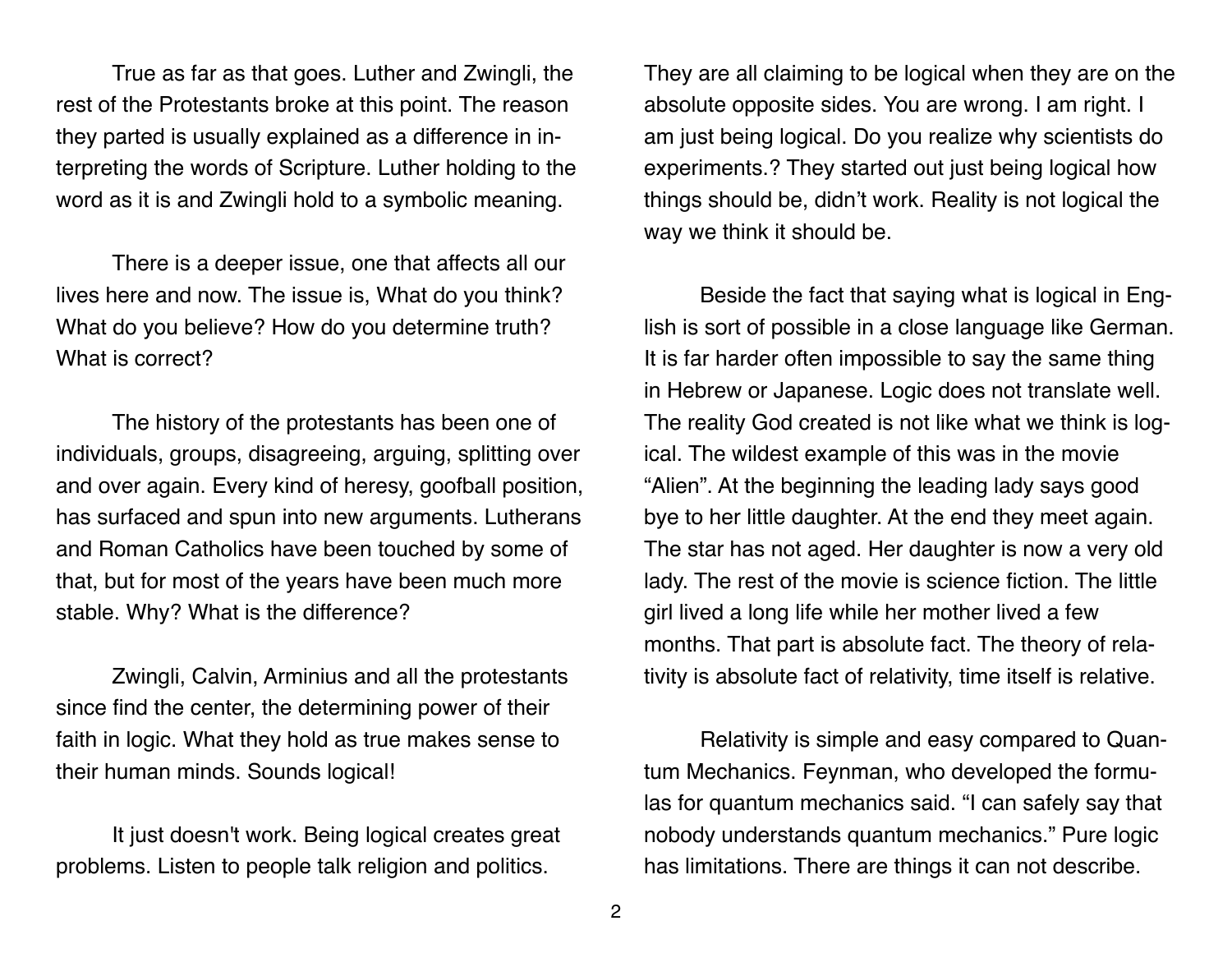So what is the deal with Luther, Catholics, Zwingli, Calvin, Arminius and the protestants? Why does any of this matter? What is in it for you?

Remember the Protestants found the center of faith in human logic. That sounds good to me and I am sure it sounds correct to you. But our brains are not right. It is not a matter that our brains are sinful - they are flawed - our thinking is clouded by the effects of sin. The problem is logic is not correct. Reality is beyond logic. There are even logical and mathematical proofs of that, proving internal contradiction is unavoidable.

Logically we can not prove, ground our lives on what we think, our logical minds.

There is another way. Wisdom, Jesus, Paul "Try to discern what is pleasing to the Lord" "Whoever is simple, let him turn in here!" To him who lacks sense Wisdom says, "Come, eat of my bread and drink of the wine I have mixed. Leave your simple ways, and live, and walk in the way of insight." "I am the living bread that came down from heaven. If anyone eats of this bread, he will live forever. And the bread that I will give for the life of the world is my flesh."

How do we do live by wisdom? The answer is - Spiritually discerned. "Leave your simple ways, and live, and walk in the way of insight." Jesus, Son of God, deliberately said some absolutely outrageous things, deliberately horrified his listeners, "eat my body drink my blood". God recorded that in the scriptures for us to read. There are other things in the Bible that horrify people. God did that on purpose. Why?

There are things in the Bible I cannot explain. I do not understand why they are there. I know no human being would put them there. Non believers claim that people made us the Bible. But there are things there I can not imagine anyone making up. No one who respected Jesus would put these words in His mouth "I am the living bread that came down from heaven. If anyone eats of this bread, he will live forever. And the bread that I will give for the life of the world is my flesh."

"After this many of his disciples turned back and no longer walked with him. So Jesus said to the Twelve, "Do you want to go away as well?" Simon Peter answered him, "Lord, to whom shall we go? You have the words of eternal life, and we have believed, and have come to know, that you are the Holy One of